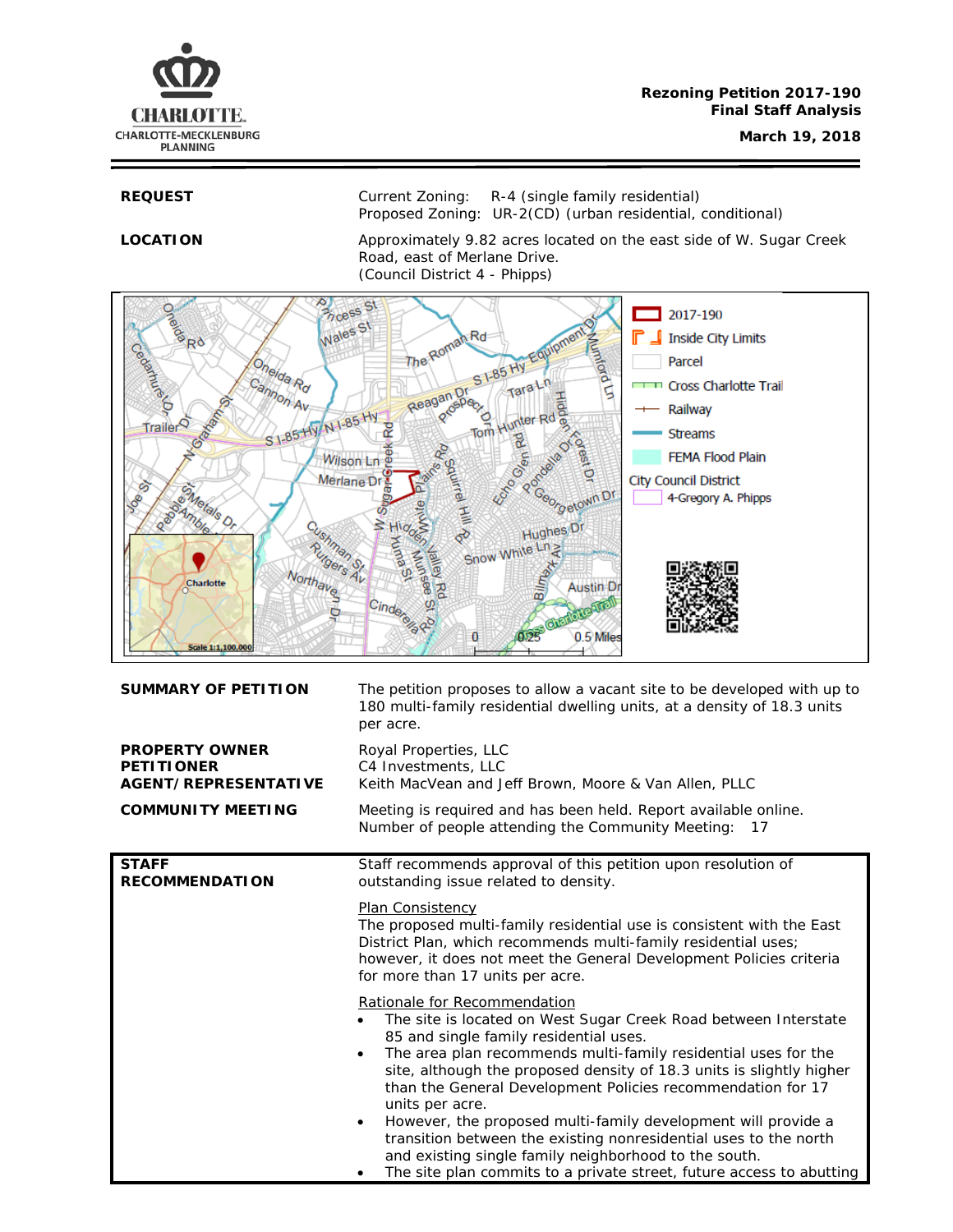nonresidential property, pedestrian network, open space. In addition, the request includes building elevations and commits to architectural details such as building orientation, façade standards, and roof types along with other design standards that are compatible with the surrounding single family development.

# **PLANNING STAFF REVIEW**

# • **Proposed Request Details**

The site plan accompanying this petition contains the following provisions:

- Maximum of 180 multi-family dwelling units, at a density of 18.3 units per acre. Total number of principal buildings will not exceed 11 with a maximum of three stories.
- Site access via one driveway on W. Sugar Creek Road aligned with Merlane Drive future access will be provided to the abutting parcel to the north.
- A pedestrian refuge island that includes an active warning beacon will be installed on W. Sugar Creek Road subject to approval by NCDOT and CDOT.
- Petitioner will construct a new bench pad for a new bus stop along the site's frontage on Sugar Creek Road.
- Building materials will be a combination of brick, stone, precast stone, precast concrete, synthetic stone, cementitious fiber board, stucco, EIFS, decorative block and/or wood. Vinyl and aluminum may only be used on windows, soffits, canopies and handrails/railings. Concrete masonry units not architecturally finished are prohibited as a building material.
- A minimum 20% of the entire façade of buildings abutting W. Sugar Creek Road and the internal private street shall comprised of brick, natural or synthetic stone, or stucco.
- Buildings to a minimum building frontage along W. Sugar Creek Road and the internal private street frontages and modulations of the building massing/façade.
- Roof form and lines shall be designed to avoid the appearance of a large monolithic roof structure, and a minimum roof pitch of 4:12 will be provided.
- Parking and maneuvering will not be permitted between the buildings and W. Sugar Creek Road.
- A 20-foot setback measured from the future back-of-curb will be provided along W. Sugar Creek Road. The last four feet of the setback located between the back of the sidewalk and the face of the building may be used as a transition zone.
- An eight-foot planting strip and eight-foot planting strip will be provided along the site's frontage along W. Sugar Creek Road.
- A minimum five-foot wide sidewalk and cross-walk network will be provided that links the internal parking area to the sidewalk along W. Sugar Creek Road.
- A 30-foot wide Class C buffer will be provided abutting single family zoning and uses.
- The petitioner shall analyze the adequacy of the existing storm water conveyance for abutting parcels receiving storm water discharge from the proposed BMP/water quality feature. Petitioner shall make a good faith effort with the property owners to improve the storm water conveyance or mitigate the storm water discharge onto the abutting parcels if the existing storm water conveyance on the abutting parcels is found to be inadequate.
- Tree save will constitute 1.47 acres and be located in the areas indicated on the site plan.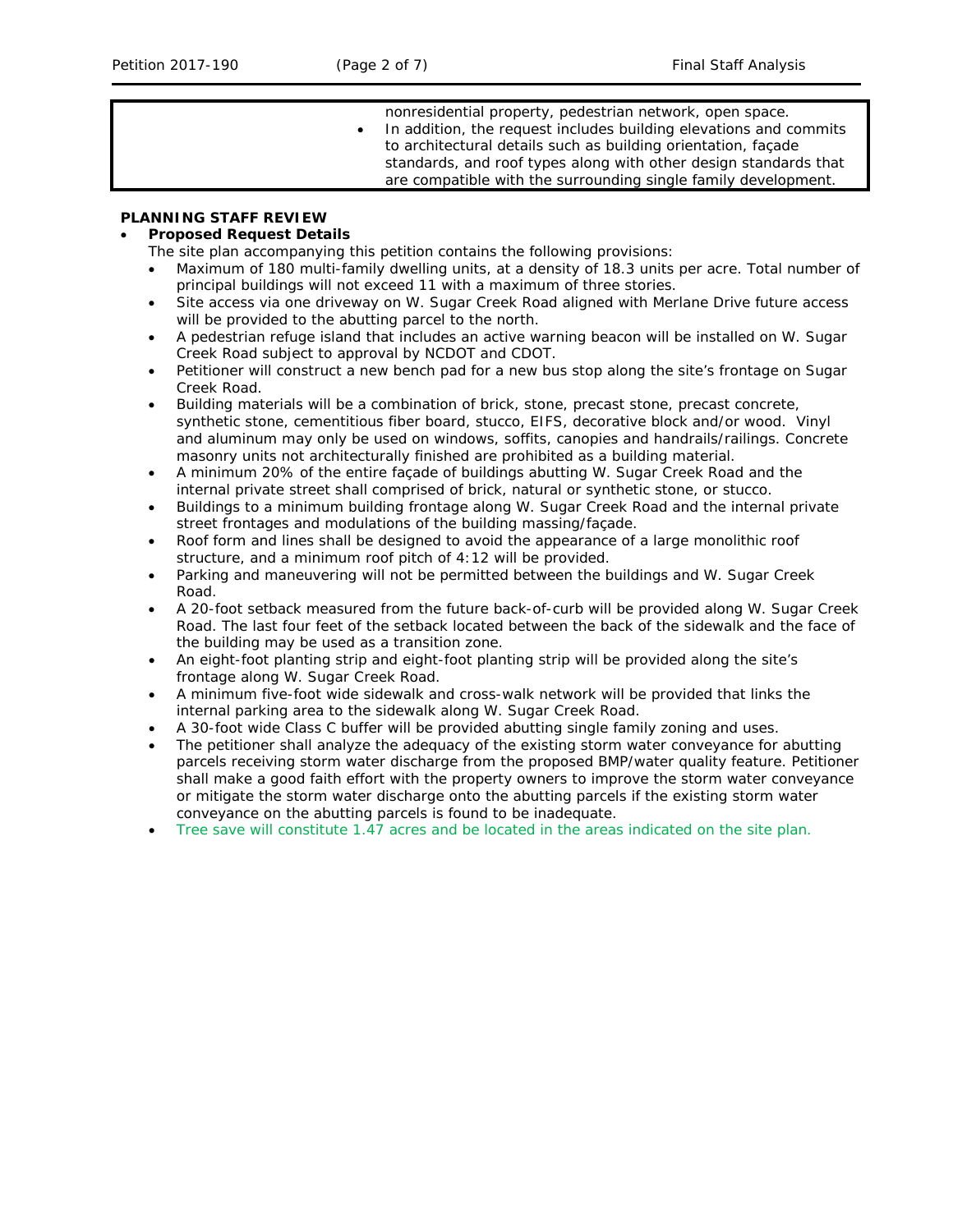#### • **Existing Zoning and Land Use**



The subject property is vacant and zoned R-4 (single family residential). The surrounding properties are zoned single family residential with the exception of the property across W. Sugar Creek Road which is zoned NS (neighborhood services).



The subject property is vacant.



Sugaw Creek Community Park is located across the street from the property.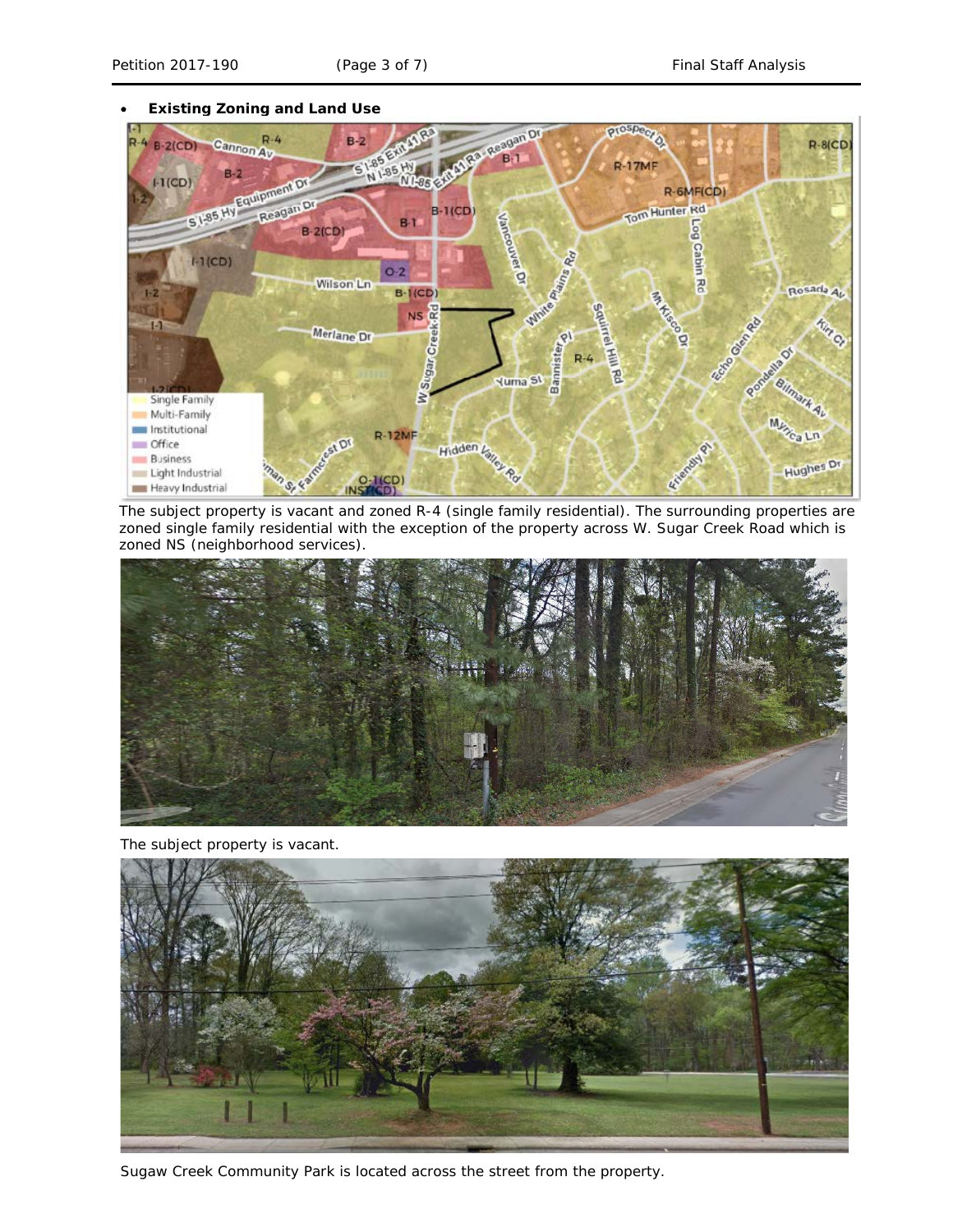

A single family subdivision abuts the property to the east and south.



Highway commercial uses are located south of Interstate 85 and north of the property.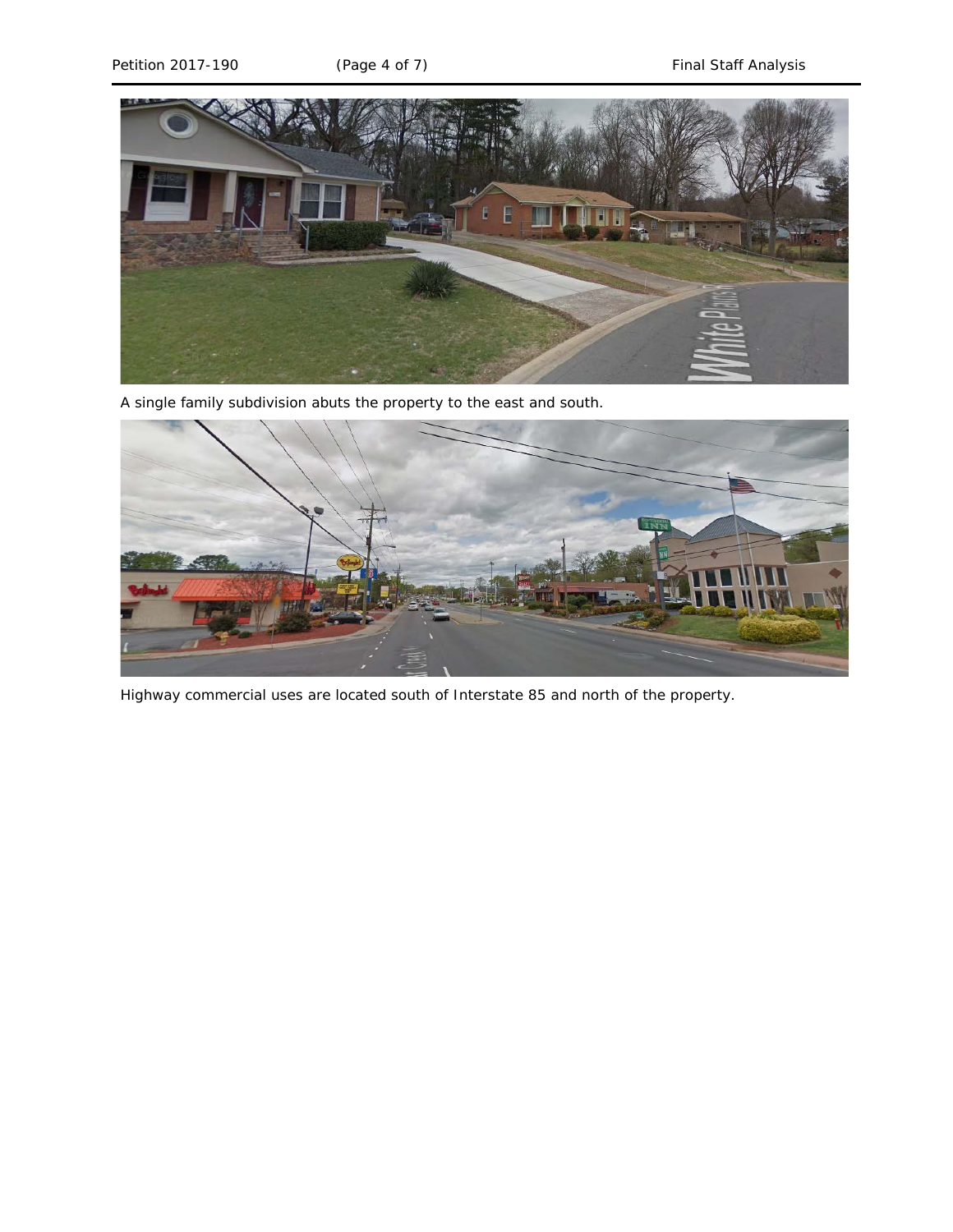• **Rezoning History in Area**



| <b>Petition Number</b> | Summary of Petition                                                                                                                                                                                                                                                               | <b>Status</b> |
|------------------------|-----------------------------------------------------------------------------------------------------------------------------------------------------------------------------------------------------------------------------------------------------------------------------------|---------------|
| 2015-134               | Approximately 1.84 acres located on the northwest corner at the<br>intersection of West Sugar Creek Road and Merlane Drive to NS<br>(neighborhood services) to allow a vacant site to be developed for<br>up to 13,000 square feet of office and retail uses.                     | Approved      |
| 2013-040               | Approximately 0.71 acres located on the west side of West Sugar<br>Creek Road across from Munsee Street to O-1(CD) (office,<br>conditional) proposes to allow the conversion of an existing single<br>family residential structure for general and/or medical office<br>purposes. | Approved      |

## • **Public Plans and Policies**



- The *East District Plan* recommends multi-family residential dwellings.
- The *General Development Policies* (GDP) provides policy guidance for evaluating proposed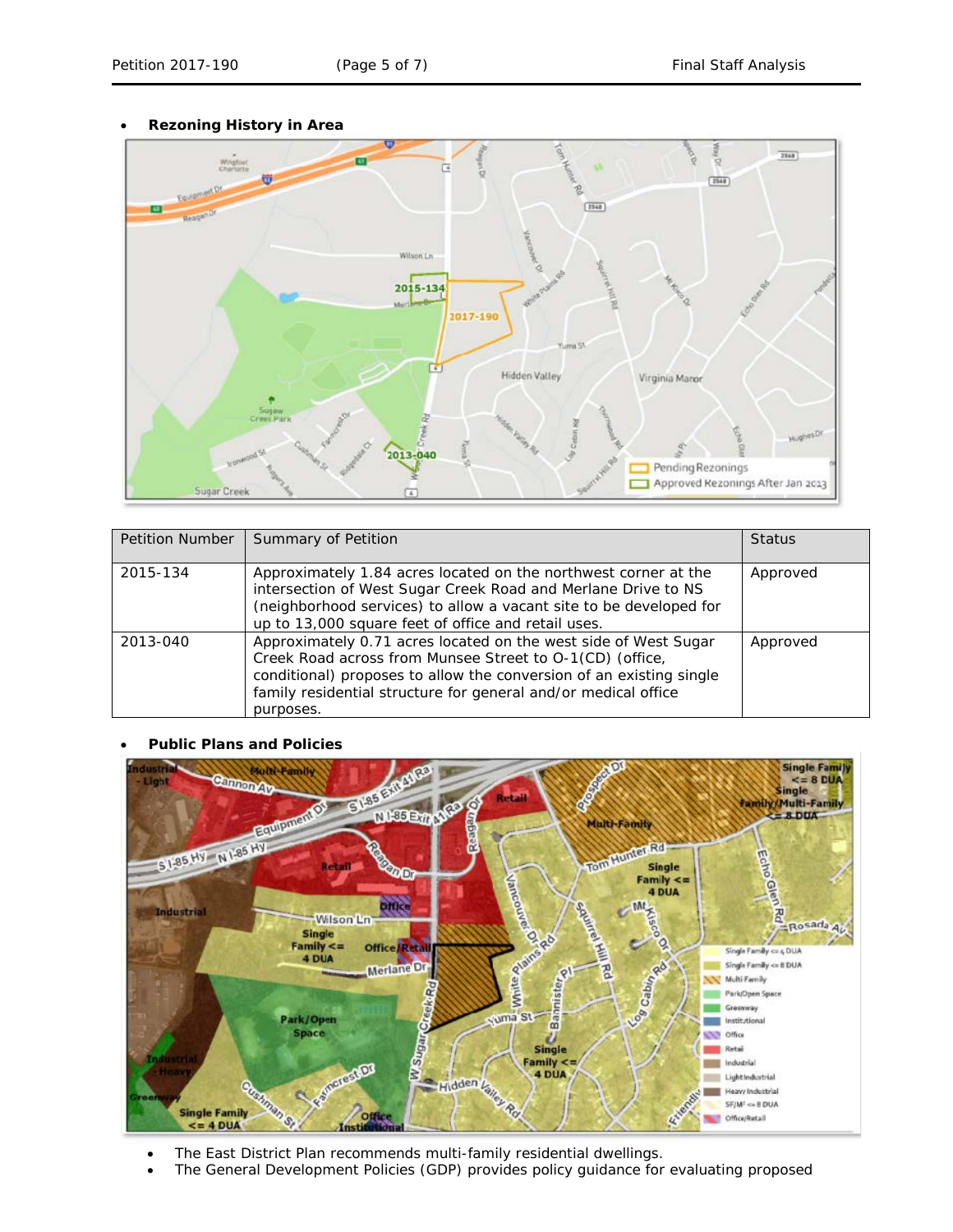residential densities greater than four units per acre. The petition meets the *General Development Policies* locational criteria for consideration of up to 17 dwellings per acre as illustrated in the table below.

| <b>Assessment Criteria</b>         | Density Category - up to 17 dua |
|------------------------------------|---------------------------------|
| Meeting with Staff                 |                                 |
| Sewer and Water Availability       |                                 |
| Land Use Accessibility             | 3                               |
| <b>Connectivity Analysis</b>       | 3                               |
| Road Network Evaluation            |                                 |
| Design Guidelines                  | 4                               |
| Other Opportunities or Constraints | <b>NA</b>                       |
| <b>Minimum Points Needed: 13</b>   | <b>Total Points: 13</b>         |

# • **TRANSPORTATION CONSIDERATIONS**

This site is located along a major thoroughfare. The site plan commits to streetscape improvements along their frontage, a pedestrian crossing facility to Sugaw Creek Park across Sugar Creek Road, and future cross connection to the adjacent parcel to the north.

- See Outstanding Issues, Note 1.
- **Vehicle Trip Generation:**
	- Current Zoning:

Existing Use: 0 trips per day (based on vacant land).

Entitlement: 440 trips per day (based on 39 single family detached dwellings). Proposed Zoning: 1,210 trips per day (based on 180 multi-family apartment units).

**DEPARTMENT COMMENTS** (see full department reports online)

- **Charlotte Area Transit System:** No outstanding issues.
- **Charlotte Department of Housing and Neighborhood Services:** Developer must comply with the City's Housing Policies if seeking public funding for multi-family housing developments.
- **Charlotte Fire Department:** No on-street parking.
- **Charlotte-Mecklenburg Schools:** The development allowed under the existing zoning would generate 20 students, while the development allowed under the proposed zoning will produce 66 students. Therefore, the net change in the number of students generated from existing zoning to proposed zoning is 46 students.
	- The proposed development is projected to increase the school utilization over existing conditions (without mobile classroom units) over existing conditions as follows:
		- Hidden Valley Elementary from 162% to 167%
		- Martin Luther King, Jr. Middle from 93% to 95%
		- Vance High from 109% to 110%.
- **Charlotte Water:** Charlotte Water has accessible water system infrastructure for the rezoning boundary via an existing eight-inch water distribution main located along Sugar Creek Road. Charlotte Water has sanitary sewer system infrastructure accessible for the rezoning boundary via existing eight-inch gravity sewer mains located along Sugar Creek Road. The proposed development has submitted a Willingness to Serve application, and Charlotte Water is currently evaluating the sanitary sewer capacity along the pipeline serving this development. Charlotte Water has accessible water system infrastructure for the rezoning boundary via an existing 8-inch water distribution main located along Sugar Creek Road.

Charlotte Water has sanitary sewer system infrastructure accessible for the rezoning boundary via existing eight-inch gravity sewer mains located along Sugar Creek Road. The proposed development has submitted a Willingness to Serve application, and Charlotte Water is currently evaluating the sanitary sewer capacity along the pipeline serving this development. Contact with the applicant is being maintained.

Development is encouraged to contact Installation Development Services at (704) 336-5499 to review service connection design requirements and City Ordinances (e.g., backflow, separate meter Ordinance, public/private pipeline extensions). Comments: Development will need to submit a CAP application, will need to contact Charlotte Water's New Services at (704) 432-5801 for water/sewer services and dismantlements, will need to send plans to Charlotte Water to permit private water, will need to send plans to NC-DEQ Mooresville Regional Office (704) 663-1699 for sewer